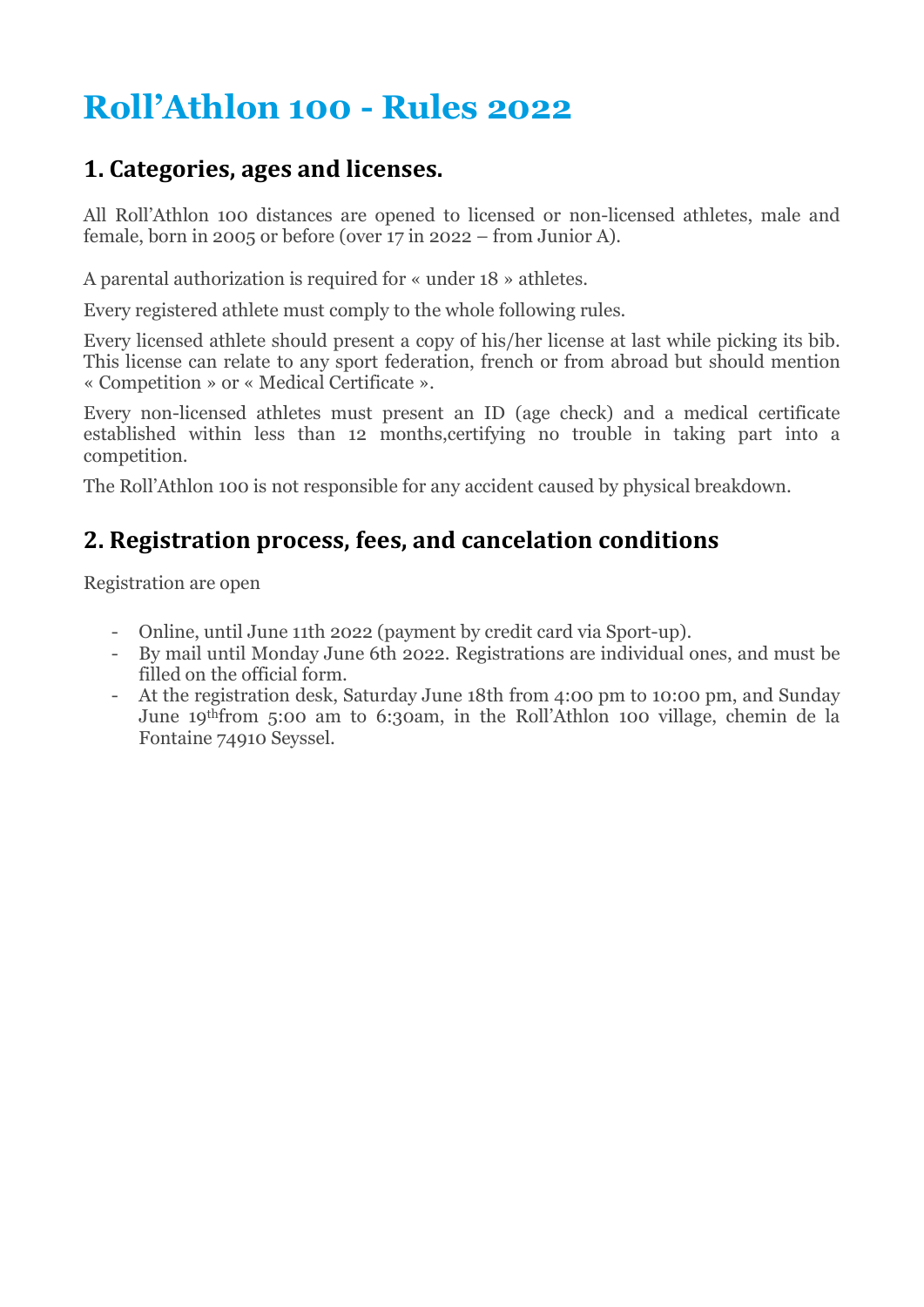The registration fees are detailed below :

| <b>Un évènement</b><br><b>Roll'Athlon 133</b><br>OUPE DE FRANCE<br>MARATHON<br>IROLLER |                       | Tentez l'aventure !<br>www.rollathlon100.com |                  |
|----------------------------------------------------------------------------------------|-----------------------|----------------------------------------------|------------------|
| Event                                                                                  | <b>Before May 1st</b> | may 1st to<br>iune 11                        | On the event day |
| Inline skater Roll'Athlon 100 (timed event, Coupe de France 2022)                      | 44€                   | 54€                                          | 65€              |
| Rollerski 67km (timed event)                                                           | 39€                   | 45€                                          | Not available    |
| Recreational inline skater 100km (untimed event)                                       | 29€                   |                                              | 35€              |
| Recreational 67km Inline/Skateboard (untimed event)                                    | 29€                   |                                              | Not available    |
| <b>Extras</b>                                                                          | Before June 11th      |                                              | On the event day |
| MFR lodging + dinner meal + breakfast                                                  | 36€                   |                                              | Not available    |
| Gym lodging + dinner meal + breakfast                                                  | 25€                   |                                              | Not available    |
| <b>Dinner</b>                                                                          | 12€                   |                                              | Not available    |
| <b>Breakfast</b>                                                                       | 5€                    |                                              | Not available    |

Not available:Forlogitics reasons registration is not possible in these cases. \* On the day registration assume that skaters do not need any logistic help from organization (skaters transportation from/to relay area)

Skaters who will register at the registration desk on June 18<sup>th</sup> or 19<sup>th</sup> the 103km race, a 5  $\epsilon$ extra fee will be charged for the chip location (except Auvergne Rhône-Alpes FFRS athletes). This extra fee is not charged to early registration.

An athlete that does not show up on the starting line will not be refunded.

In the case of a cancelation requirement before the event (with medical justification for injuries or illness), the Roll'Athlon 100 may not refund the full registration fees. Refunding will be done according to the following rules:

- Full refund of registration & accommodation fees if the request is done at last one month before the event (until May  $19<sup>th</sup>$ , 0:00)
- Between one month and 15 days before the event (June 4th), the Roll'Athlon 100 will keep  $5\epsilon$  for the registration and  $5\epsilon$  for accommodation (if any), to cover administration costs.
- In the last 15 days before the event the Roll'Athlon 100 will refund the registration fees minus  $5^{\circ}$  only in the case of a justified medical reason (injury/illness). Accommodation fees will not be refunded (MFR, sports hall, meals).

In the case of a cancellation of the event, no automatic refunding will be done.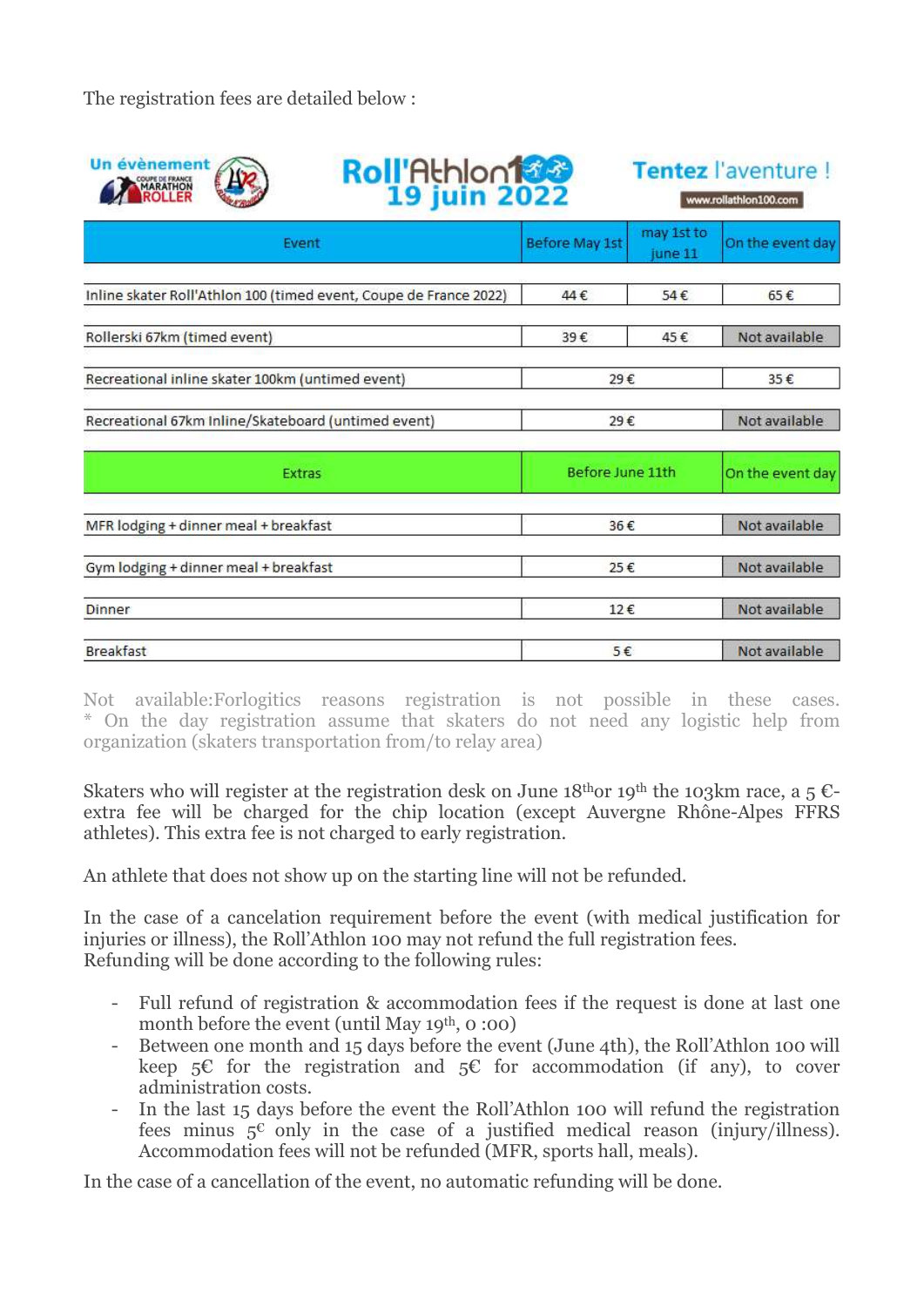Registration and bib pick-up will be closed at 6.30am on Sunday June 19th.

Total number of athletes is limited to 800. For security reasons and preserving a good service level, the Organisation Team may limit the number of athletes for some specific distances.

Every athlete must read and comply to these rules that will also be available at the Roll'Athlon 100 Village and on the web page "www.rollathlon100.com". These rules add to the ones from Coupe de France Roller Marathon.

#### Refund and sanitorial conditions

- In the case of an administrative cancellation because of the situation, a refunding will be granted for registered skaters/skiers. The refunding may be partial if the cancellation occurs in the last 10 days before the event.
- If a registered skater/skier cannot or do not want to present the required documents relative to the valid protocol, the organization will freely decide le amount of the refunding, if any.

---------------------------------------------------------------------

CNIL : according to the law « Informatique et Liberté » from 6/01/1978, you can access and modify your personal data. You may receive proposals from other companies or associations. If you do not agree please let us know. Athletes give their « Image rights » to the Haut-Rhône N' Rollers association except in the case of a written request sent to the organization team.

---------------------------------------------------------------------

## 3. Helmet & Protective devices

Every athlete must wear a helmet, for all distances and disciplines.

The organization is not responsible in the event of an athlete with no helmet having an accident. Any athlete not wearing a helmet at the start, or taking it off during the race will be immediately disqualified.

Wearing other protective devices is recommended.

Wearing glasses is mandatory for rollerski athletes.

# 4. First aid

One may find a first aid tent in the Roll'Athlon 100 Village in Seyssel (74). Two ambulances and a doctor will follow the athletes along the track. A light first aid team will also be available on the finish line of the Rollerski Race (Brens, km67).

# 5. Safety along the route

Several actors are involved in safety management along the route : the race director, fixed traffic volunteers, motorized traffic volunteers (motorbikes), opening vehicles…

The race mainly uses open roads. Athletes are thus asked to skate on the right side of the road, comply to volunteers instructions. Athletes should pay attention and be nice with other users of the road. Any athlete that do not comply to these rules can be stopped immediately.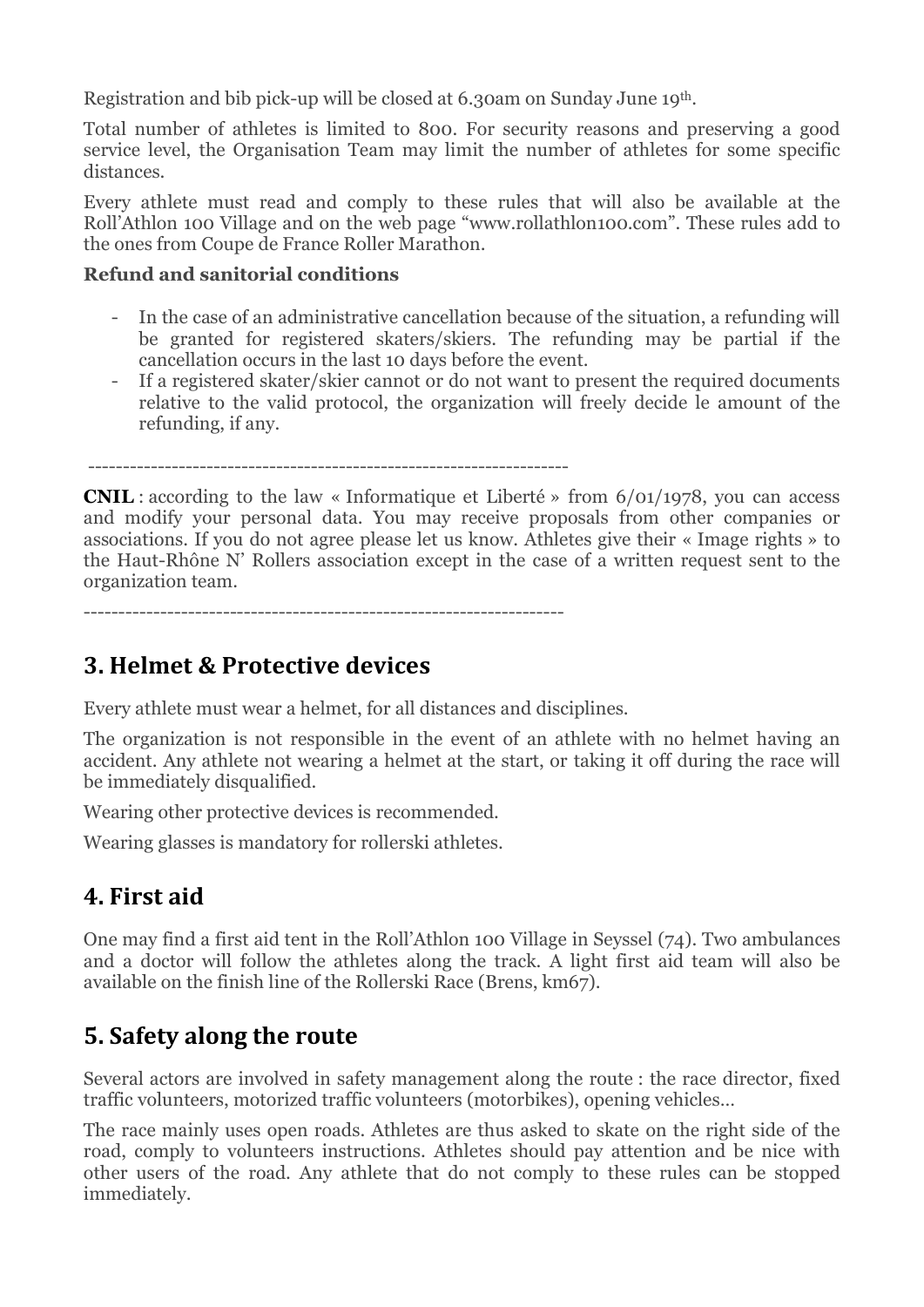The route taken including uphills and downhills (not dangerous ones anyway), athletes must be able to brake.

#### Safety and Instructions Commitment

All members of the Roll'Athlon 100 organization and all trafic management volunteers along the route, wearing a Yellow Jacket « Roll'Athlon 100 » may report any misconduct of athletes to judges :

- Disrespect of road rules
- Safety instructions from volunteers
- Specific Roll'Athlon 100 road signs
- Rubbish areas

Disrespect of these rules and of the natural environment jeopardize the athletes, as well as the event itself. This may lead to immediate disqualification & stop.

#### 6. Route

The timing device at the arrival in Seyssel will be stopped after 6 hours. Racers arriving later will not appear in the ranking.

To guarantee safety all along the route, several time checkpoints will be set:

- Km15 Chindrieux, start of downhill: mandatory stop beyond 8h30 (15km/h for skaters, 17,5km/h for rollerskis)
- Km22 Chanaz, village: Mandatory grouping of athletes beyond 8h55. Staying in the group will be required until La Balme (km39). The group will then have to stop.
- Km39 La Balme: mandatory stop beyond 9h55.
- Km 54 Murs: Mandatory grouping of athletes beyond 10h40. Staying in the group will be required until Brens (km67). The group will have to stop in Brens
- Km 78 Lac de Bart: Mandatory stop beyond 11h50.

Out of time athletes will be pick-up toward the finish line.

These time fences concern any but all athletes whatever age, distance & practice. Group progression will be mandatory in the given time windows. The group will be manage by bikers staff members.

A closing vehicle will follow the last athletes and pick-up athletes who drop-out or who are out of time. A closing bike will be used on cycling path sectors.

From km 78 (Lac de Bart), according to safety aspects such day time, weather, motorbikes availability, you may be asked to wait for building or joining a pack of several athletes. This « packing » activity is required by the authorities, and contribute in our own safety.

No accompanying vehicle is allowed.

As such no accompanying bike is allowed. Bikers that will not be clearly identified as Roll'Athlon 100 volunteers can only ride behind Roll'Athlon 100 bikers or motor bikers.

Several water and food supplies will be available along the route. Check their places on the web page. Rubbish areas will be available for throwing away your rubbish. Throwing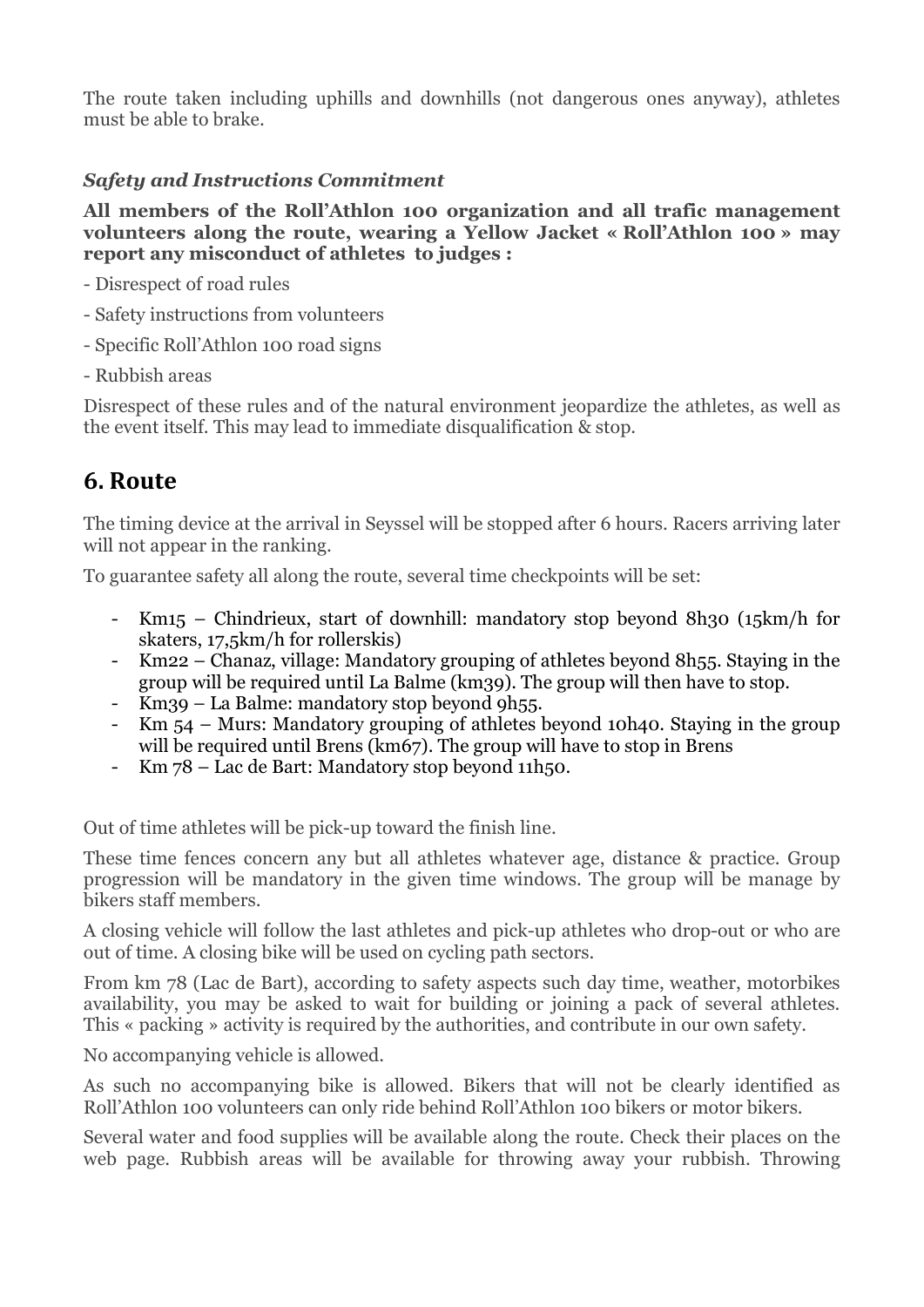anything away out of these areas is strictly forbidden and leads to an immediate disqualification of the participant.

The time fences apply to all athletes, for all distances.

#### 7. Insurance

The organization team subscribed an insurance for the event. We invite however all athletes to check their own insurance concerning « Individual Responsability& accident ».

## 8. Rules changes

The organization team reserves the right to change the route, and these rules according to circumstances and external constraints.

# 9. General rules for races (Roll'Athlon 100)

The race rules are those from FFRS, under the responsibility of official judges. There is no limitation on pack building: male/female/racers/recreational athletes… Important Notice for Coupe de France Marathon Roller: Junior B skaters cannot take part to the Roll'Athlon100 event thus cannot score anything for whether their team or individual ranking.

# 10. Specific rules for Roll'Athlon 100 roller

The race is open for every athlete born in 2004 or before. For under 18 skaters, a parental authorization is required.

Every participant at this timed event will receive a timing chip when picking its bib. A deposit of 60€ is required. It will be given back in exchange of the chip. This chip generates extra fees for all athletes for late registration, except those licensed in Auvergne Rhône-Alpes.

Every athlete will have 2 bibs that should be readable all along the route.

Right after the first arrivals, a podium ceremony will be done with the 3 first male & female. The presence of skaters at this ceremony is mandatory.

The overall ranking will concern the 10 first skaters whatever category they are (10 male, 10 female). For junior A, M1 (U40), M2 (U50), M3(U60), M4(O60)only the first male and female will be rewarded during the official podium ceremony (according to French Roller Marathon Cup rules). At least 2000 $\varepsilon$  will constitute a prize-money for overall ranking, equally shared between male and female.

This race (and only this one) gives points for the Coupe de France Marathon Roller 2022.

In the case of antidoping test, the ceremony may be delayed.

Missing athletes on podium should ask a friend to collect their reward during the ceremony. Friends should report to a staff member before the ceremony, with the concerned athlete.

Intermediary sprints may be set up along the route. Places and km number will be specified on the web page.